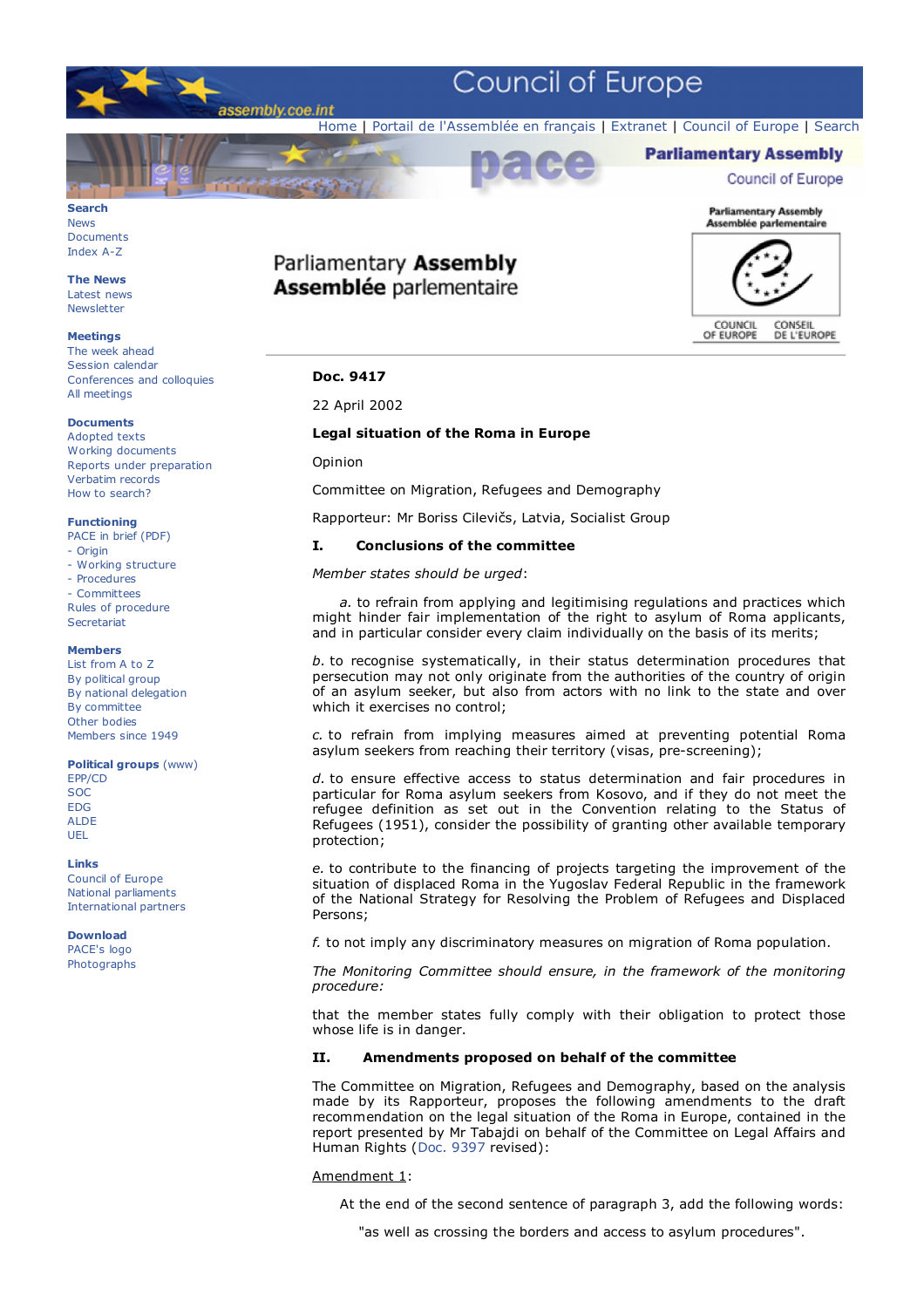#### Amendment 2:

 In paragraph 7, replace the end of the last sentence from the words "because of its specific nature..." with the following sentence:

"In the meantime, several states have adopted formal rules or systematically implemented practices which are clearly aimed at preventing Roma from entering these countries, and are directly or indirectly discriminatory in respect to Roma."

#### Amendment 3:

 In the second sentence of paragraph 10, delete the words "and/or political parties" and add after the first sentence the following:

"Incentives should be provided to mainstream political parties to include Roma on their electoral lists, at electable positions. States are encouraged to devise and implement policies aiming at the full participation of Roma in public life, and at all levels of the administration, as well as the strengthening of democratic Romani constituencies."

#### Amendment 4:

In paragraph 15, replace the word "six" with the words "the following".

#### Amendment 5:

Insert sub-paragraph 15.*f*. after sub-paragraph 15.*c*.

## Amendment 6:

In sub-paragraph 15.*f*., after the words "to combat racism, xenophobia and intolerance", add the words:

"and to ensure non-discriminatory treatment of Roma".

#### Amendment 7:

In sub-paragraph 15.*f*., add a new sub-sub-paragraph 15.*f*.i. worded as follows:

"to ensure that the full scope of the rights envisaged in the European Convention of Human Rights, as well as the 1951 Geneva Convention relating to the Status of Refugees and its 1967 Protocol, are applied to Roma without discrimination".

## Amendment 8:

In sub-paragraph 15.*f*., after sub-sub-paragraph 15.*f*.i., add a new sub-subparagraph worded as follows:

"to ratify the Protocol No. 12 to the European Convention of Human Rights, if not done so far, as a matter of priority".

#### Amendment 9:

In sub-paragraph 15.*f*., after sub-sub-paragraph 15.*f*.i., add a new sub-subparagraph worded as follows:

"to enact and enforce comprehensive anti-discrimination legislation in the member states, in harmony with European Council Directive 2000/43/EC 'implementing the principle of equal treatment between persons irrespective of racial or ethnic origin', as the standard setting guidelines on anti-discrimination law in all European states."

#### Amendment 10:

In sub-paragraph 15.*f*., after sub-sub-paragraph 15.*f*.i., add a new sub-subparagraph worded as follows:

"to ensure that the rules applied and policies implemented in the field of migration control are not discriminatory towards Roma migrants".

#### Amendment 11:

In sub-paragraph 15.*f*., replace the sub-sub-paragraph 15.*f*.vi. with the following:

"to set up strong monitoring and enforcement bodies for implementation of the non-discrimination legislation and policies, and to ensure that access to these bodies is guaranteed for all persons under the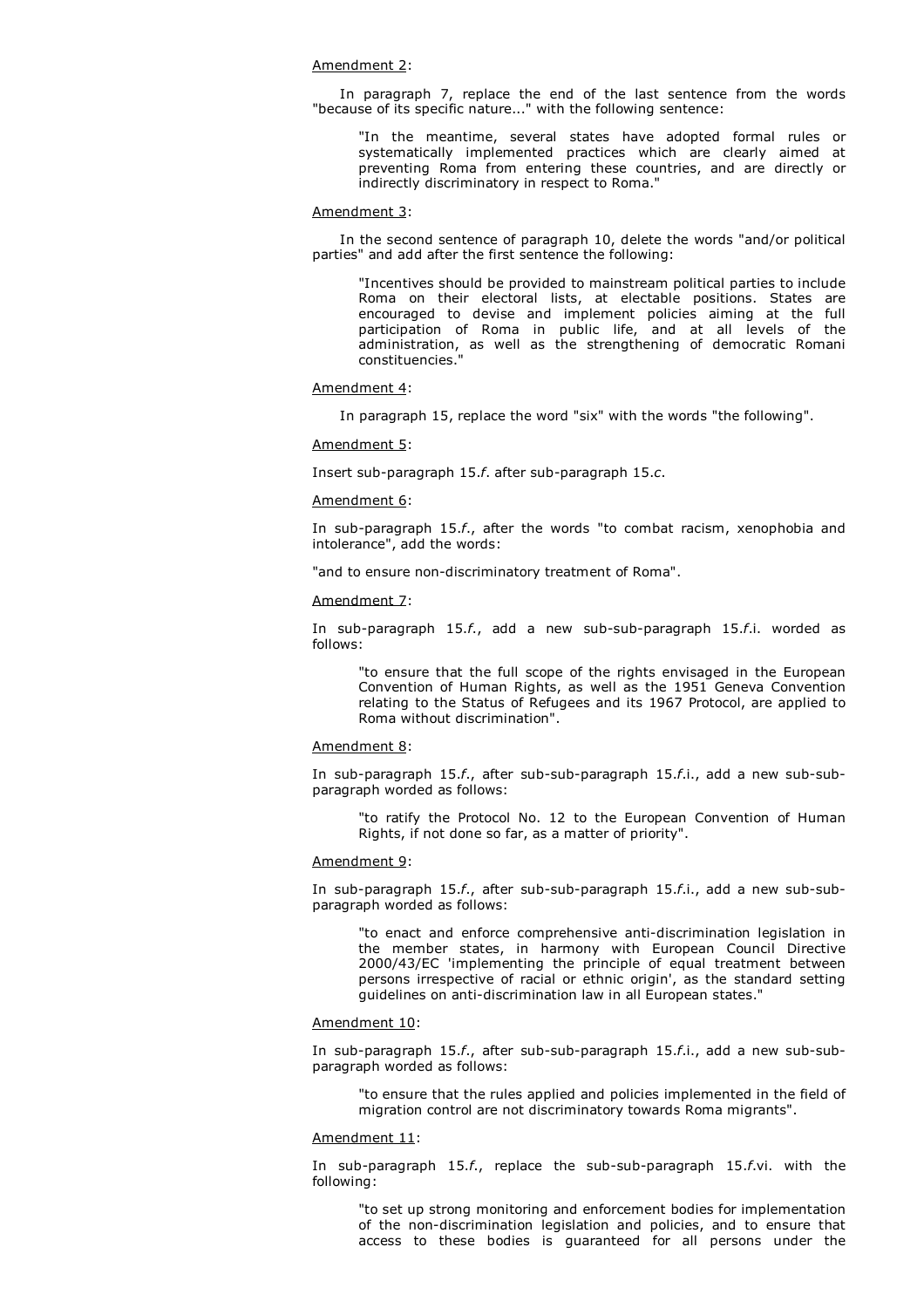jurisdiction of the state, including asylum-seekers and migrants, regardless of their legal status in the state".

# Amendment 12:

In paragraph 16, delete sub-paragraph 16.ii.

## **III. Explanatory memorandum by Mr Cilevičs**

# **1. Introduction**

1. The Rapporteur shares the main ideas expressed by Mr Tabajdi concerning the legal situation of the Roma in Europe, in particular relating to their systematic discrimination resulting in disadvantaged economic, political and social situation and marginalisation.

Several questions, lying in the field of interest of the Committee on Migration, Refugees and Demography need, in your Rapporteur's opinion, closer examination. They constitute different aspects of Roma migration: increasing number of Roma asylum seekers from Central and Eastern Europe, discrimination of Roma migrants and asylum-seekers, specific case of Roma displacement due to the conflict in Kosovo, and itinerant style of life of numerous Roma communities (so called nomadism).

# **2. Roma asylum seekers from Central and Eastern Europe**

3. In recent years the number of Roma applicants from Central and Eastern European countries seeking asylum in Western Europe and in Canada, USA and Australia has increased considerably. In 1999, nationals from the six Central European countries $^1$  lodged 21 853 applications. This figure was higher by 16 % as compared to the number of asylum seekers in 1998 (16 697). Since then the figures have been on the rise.

4. Roma asylum claims are usually made on the basis of the lack of state protection with regard to racially motivated acts of violence by non-State actors (e.g. skinheads), and discrimination in access to education, housing and employment.

The host countries have reacted to these unexpected influxes in different ways. Some of them have undertaken restrictive measures aiming at preventing potential asylum seekers from gaining access to asylum procedures (visas, pre-screening procedures<sup>2</sup>). The others have considered the claims as manifestly unfounded, or else have argued that the 1951 Geneva Convention relating to the status of refugees is not applicable to non-State persecution<sup>3</sup>.

6. One of the most salient examples of these restrictive policies was the case of 74 Roma rejected asylum seekers deported from Belgium to Slovakia in October 1999, despite the explicit request of the European Court of Human Rights to delay deportation made in response to a complaint filed on behalf of the Roma applicants by the Belgian League for Human Rights. On February 5, 2002 the European Court of Human Rights found that in this case Belgium violated a number of provisions of the European Convention of Human Rights, including Article 5 § 1 (right to liberty and security), Article 5 § 4 (right to take proceedings by which lawfulness of detention shall be decided), and Article 13 taken together with Article 4 of Protocol No. 4 (prohibition of the collective expulsion of aliens)  $4$ .

7. Sometimes discriminatory treatment of Roma is even prescribed by adopted normative acts. Thus, in April 2001, a discriminatory decree was enacted in the United Kingdom, ordering border authorities to subject persons belonging to certain ethnic groups, including Roma, to more stringent examination than others<sup>5</sup>. Since July 2001, British immigration officials implemented pre-screening of passengers in Prague's Ruzyne airport. This procedure has been suspended and reintroduced more than once, and generated reliable reports that it is aimed at preventing of Czech Roma's entry into the UK $^6$ .

8. In some countries, however, the asylum applications from Roma have been examined individually and in every case it was established if the treatment experienced in their countries of origin amounted to, or created a reasonable fear of persecution in the context of the 1951 Geneva Convention.

9. As a result, few Central European Roma asylum seekers have been granted asylum in Western Europe (15 in 1998, 23 in 1999 which makes up less than 1% of recognition rate). Similarly, very few have been granted humanitarian status (nobody in 1998, 8 in 1999). The recognition rates are much higher in Canada and the United States.

10. Diligent and scrupulous individual examination of applications is the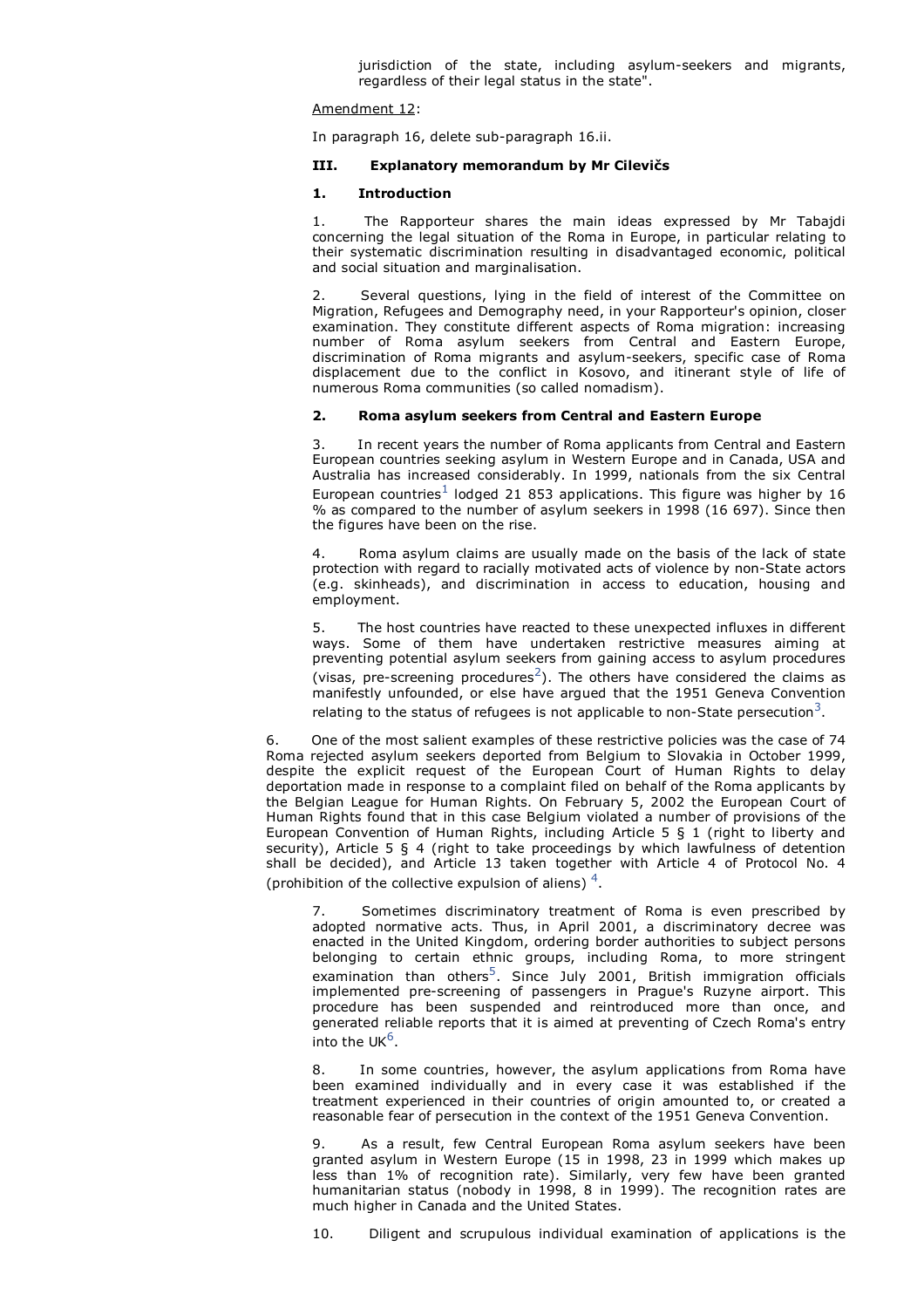only acceptable in view of the international obligations undertaken by all parties to the Geneva Convention. The Rapporteur wishes to point out that under the 1951 Geneva Convention, there is no requirement that persecution be perpetrated by agents of the State. Rather, the definition requires that the individual having a well-founded fear of persecution is "unable or, owing to such fear, is unwilling to avail himself of the protection" of his or her country of origin.

11. The UNHCR Handbook on Procedures and Criteria for Determining Refugee Status states that "where serious discriminatory or other offensive acts are committed by the local populace, they can be considered as persecution if they are knowingly tolerated by the authorities, or if the authorities refuse, or prove unable, to offer effective protection". To conclude, where non-State agents are concerned, the issues are availability and sufficiency of protection of the country of origin, and this should be examined during the status determination procedure.

12. Council of Europe member states should refrain from applying and legitimising regulations and practices which might hinder fair implementation of the right to asylum in regard to Roma population, and under no circumstances should apply discriminatory measures against Roma asylumseekers.

# **3. Roma displacement as a result of the Kosovo conflict**

13. The Roma have been one of the prime targets of physical attacks (including beatings, abductions, rapes and murders), arson, looting, ejection from their homes and all kinds of discrimination after the withdrawal of the Yugoslav army from Kosovo as a consequence of the NATO strikes in 1999.Despite the determined efforts of KFOR and the UNMIK police, to this date Kosovo Roma and other non-Albanian groups in Kosovo continue to suffer from violence, harassment and intimidation.

14. In consequence, many Kosovo Roma have been forced to leave the province. A significant number has fled to other parts of the Federal Republic of Yugoslavia, many others have sought asylum in the neighbouring countries (Bosnia and Herzegovina, former Yugoslav Republic of Macedonia) and further a field in Western Europe.

15. Every Roma asylum seeker from Kosovo should be granted effective access to asylum procedures and their cases should be considered and determined in accordance with the criteria for refugee status. If their claims are determined not to meet refugee definition set out in the 1951 Convention, consideration should be given to provide other available protection (e.g. temporary protection on humanitarian grounds).

16. On the other hand, the displaced Roma population in the Federal Republic of Yugoslavia, facing different patterns of discrimination and intolerance, and particularly disadvantaged in comparison to other displaced in this country, should be given special attention in the National Strategy for Resolving the Problems of Refugees, Expellees and Displaced Persons elaborated and implemented by the Yugoslav authorities in cooperation with UNHCR, OCHA, UNDP and international donors<sup>7</sup>. Special projects targeting the improvement of the situation of displaced Roma should be included in the strategy.

# **4. Migratory movements of Roma population**

17. Roma migration has deep historical roots, and it is a natural tradition of numerous Roma communities. Movement and migration is intrinsic for Roma, and the respect for diversity and different cultures cannot abstract from this fact.

18. A number of factors determines Roma's high mobility and their movement across borders. These are economic factors, in particular search for employment, political and social insecurity caused by systematic discrimination and social marginalisation, and the existence family networks.

19. The right to move into any country is not a human right. Any state has the right to impose restrictions and establish procedures regulating the movements in and out of its borders. However, these rules should be applied in a non-discriminatory way and Roma migrants should be treated like all other migrants.

20. Finally, your Rapporteur would like to express his concern that the problem of Roma migration, is discussed, as a rule, in terms of migration control and prevention, and not in the context of full and fair implementation of the 1951 Geneva Convention and the principle of non-discrimination.